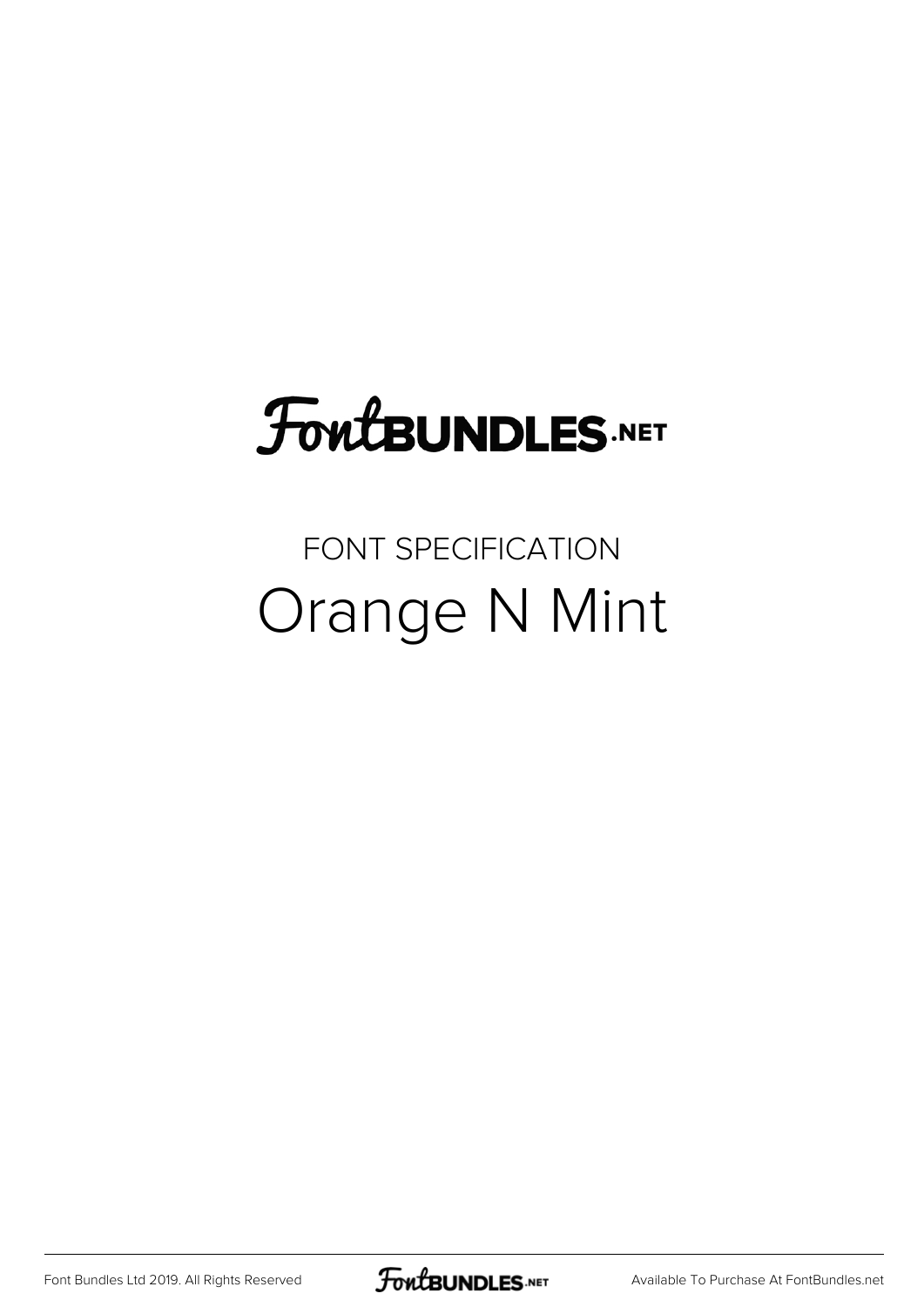#### FB-OrangeNMint1 - Regular

**Uppercase Characters** 

### ABCDEFGHIJRLMNOPQRSTUV WXYZ

Lowercase Characters

### ABCDEFGHIJRLMNOPQRSTUV WXYZ

**Numbers** 

### 0123456789

Punctuation and Symbols



All Other Glyphs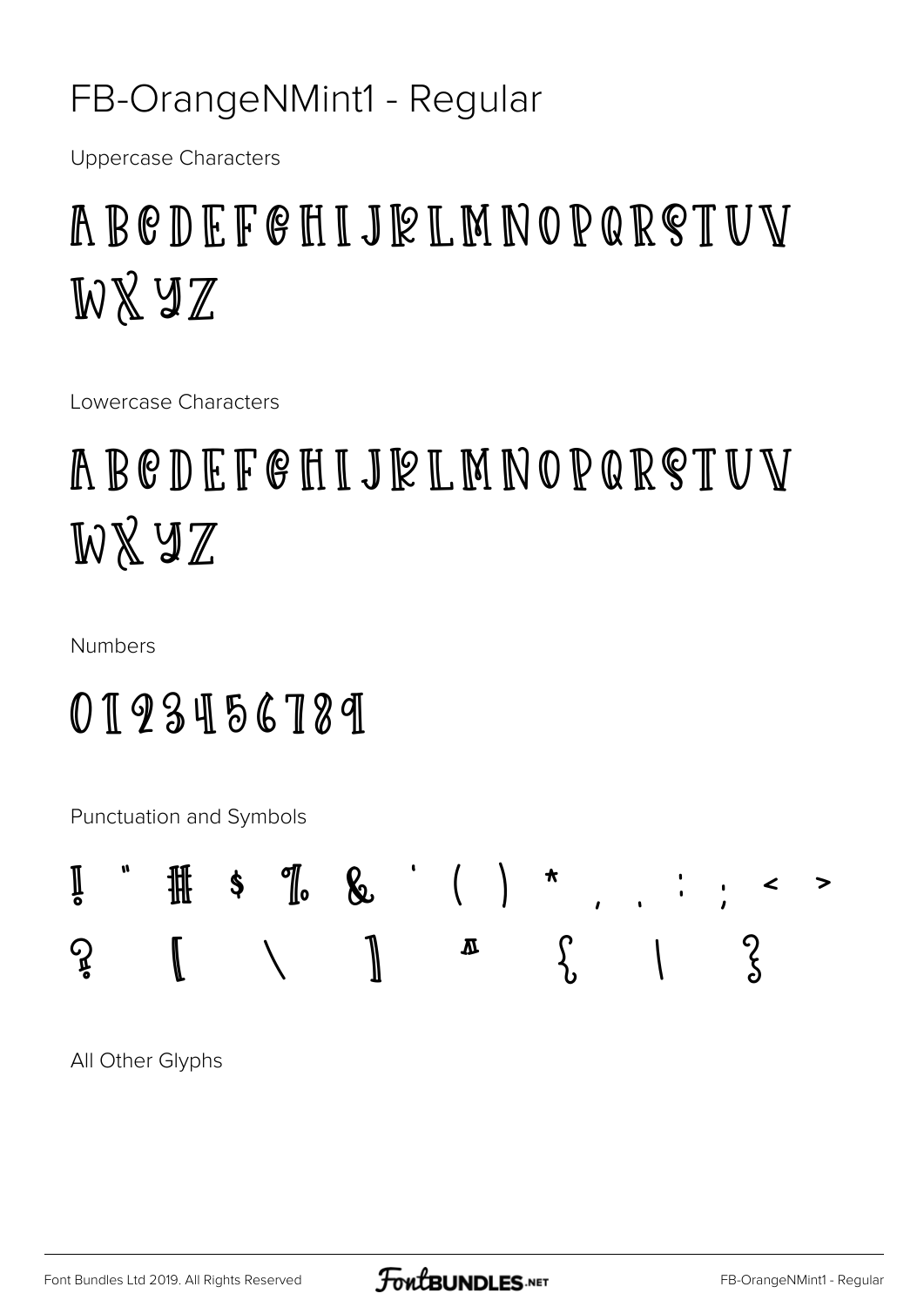| $\mathbb{R}$ |             |               | $\begin{array}{ccccccccccccccccc} \mathbb{A} & \mathbb{A} & \mathbb{A} & \mathbb{A} & \mathbb{A} & \mathbb{B} & \mathbb{B} & \mathbb{E} & \mathbb{A} & \mathbb{A} & \mathbb{A} & \mathbb{A} & \mathbb{B} & \mathbb{E} & \mathbb{E} & \mathbb{E} & \mathbb{E} & \mathbb{E} & \mathbb{E} & \mathbb{E} & \mathbb{E} & \mathbb{E} & \mathbb{E} & \mathbb{E} & \mathbb{E} & \mathbb{E} & \mathbb{E} & \mathbb{E} & \mathbb{E} & \mathbb{E}$ |                  |             |             | $\mathbb{E}$ |
|--------------|-------------|---------------|----------------------------------------------------------------------------------------------------------------------------------------------------------------------------------------------------------------------------------------------------------------------------------------------------------------------------------------------------------------------------------------------------------------------------------------|------------------|-------------|-------------|--------------|
| $\mathbb{E}$ |             |               | $E \quad I \quad I \quad I \quad N$                                                                                                                                                                                                                                                                                                                                                                                                    |                  |             | $\mathbb O$ | $\mathbb O$  |
| $\mathbb O$  |             |               | $\begin{matrix} 0 & 0 & 0 & \mathbb{U} & \mathbb{U} & \mathbb{U} & \mathbb{U} & \mathbb{U} & \mathbb{U} & \mathbb{U} & \mathbb{U} & \mathbb{U} & \mathbb{U} & \mathbb{U} & \mathbb{U} & \mathbb{U} & \mathbb{U} & \mathbb{U} & \mathbb{U} & \mathbb{U} & \mathbb{U} & \mathbb{U} & \mathbb{U} & \mathbb{U} & \mathbb{U} & \mathbb{U} & \mathbb{U} & \mathbb{U} & \mathbb{U} & \mathbb{U} & \mathbb{U} & \mathbb{U} & \mathbb$          |                  |             |             | $\mathbb{V}$ |
| $\mathbb{R}$ |             |               | $\mathbb{A} \quad \mathbb{A} \quad \mathbb{A} \quad \mathbb{A} \quad \mathbb{B}$                                                                                                                                                                                                                                                                                                                                                       |                  |             | $\mathbb E$ | $\mathbb{E}$ |
| $\mathbb{E}$ |             |               | $E \quad I \quad I \quad I \quad I \quad N \quad 0 \quad 0$                                                                                                                                                                                                                                                                                                                                                                            |                  |             |             |              |
| $\mathbb O$  | $\mathbb O$ | $\mathbb O$   | $\mathbb{U}$ $\mathbb{U}$ $\mathbb{U}$ $\mathbb{U}$                                                                                                                                                                                                                                                                                                                                                                                    |                  |             |             | $\bigvee$    |
| $\mathbb{V}$ | $\bigvee$   | $\mathcal{A}$ | $\label{eq:1.1} \mathbf{u} = \mathbf{u} + \mathbf{u} + \mathbf{u} + \mathbf{u} + \mathbf{u} + \mathbf{u} + \mathbf{u} + \mathbf{u} + \mathbf{u} + \mathbf{u} + \mathbf{u} + \mathbf{u} + \mathbf{u} + \mathbf{u} + \mathbf{u} + \mathbf{u} + \mathbf{u} + \mathbf{u} + \mathbf{u} + \mathbf{u} + \mathbf{u} + \mathbf{u} + \mathbf{u} + \mathbf{u} + \mathbf{u} + \mathbf{u} + \mathbf{u} + \mathbf{u} + \mathbf{u} + \$               | $\boldsymbol{u}$ | $\boxtimes$ |             |              |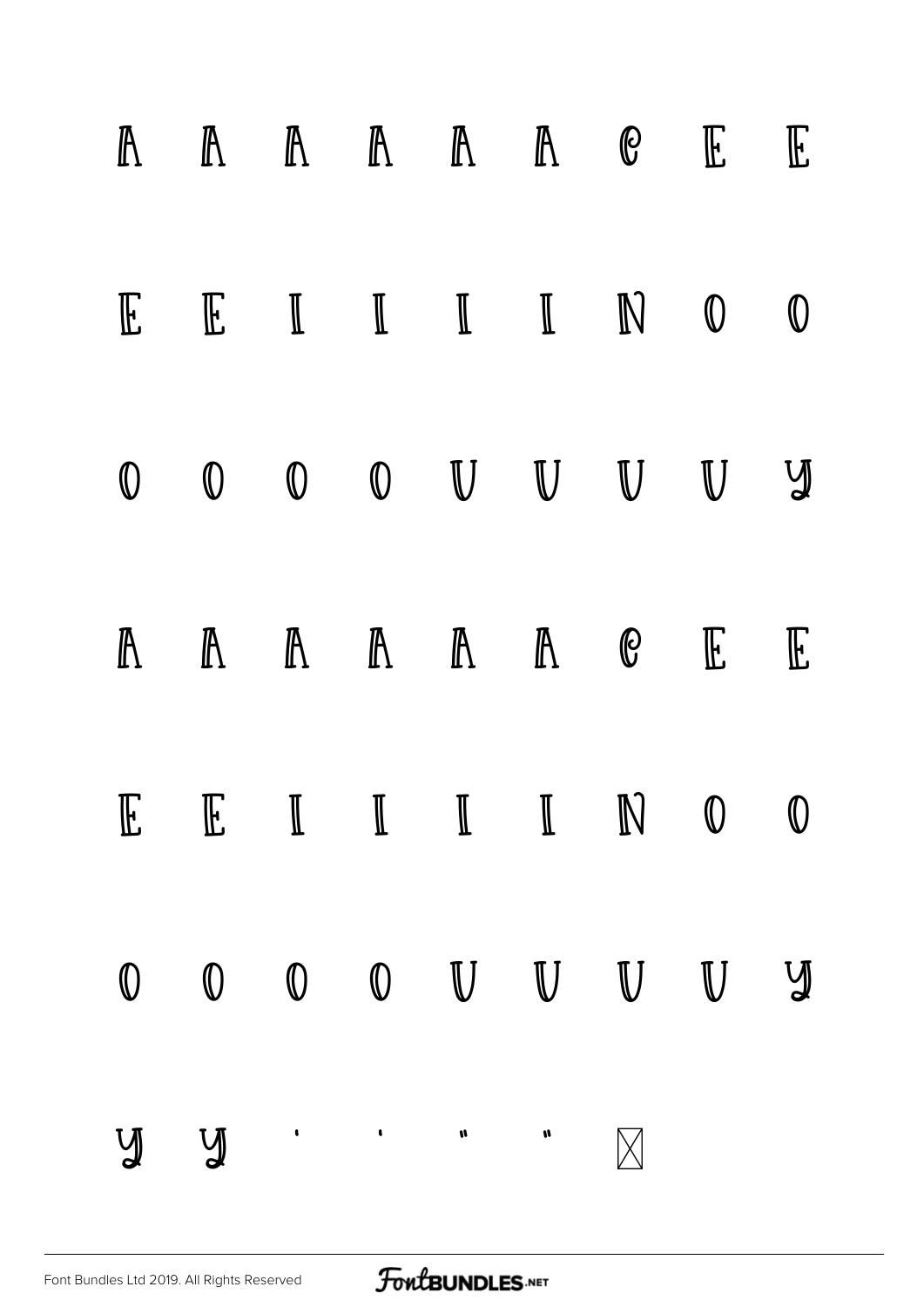#### FB-OrangeNMint2 - Regular

**Uppercase Characters** 

## **ABCDEFGHIJELMNOPQRSTUV WXYZ**

Lowercase Characters

## **ABCDEFGHIJELMNOPQRSTUV WXYZ**

**Numbers** 

### 0193456789

Punctuation and Symbols



All Other Glyphs